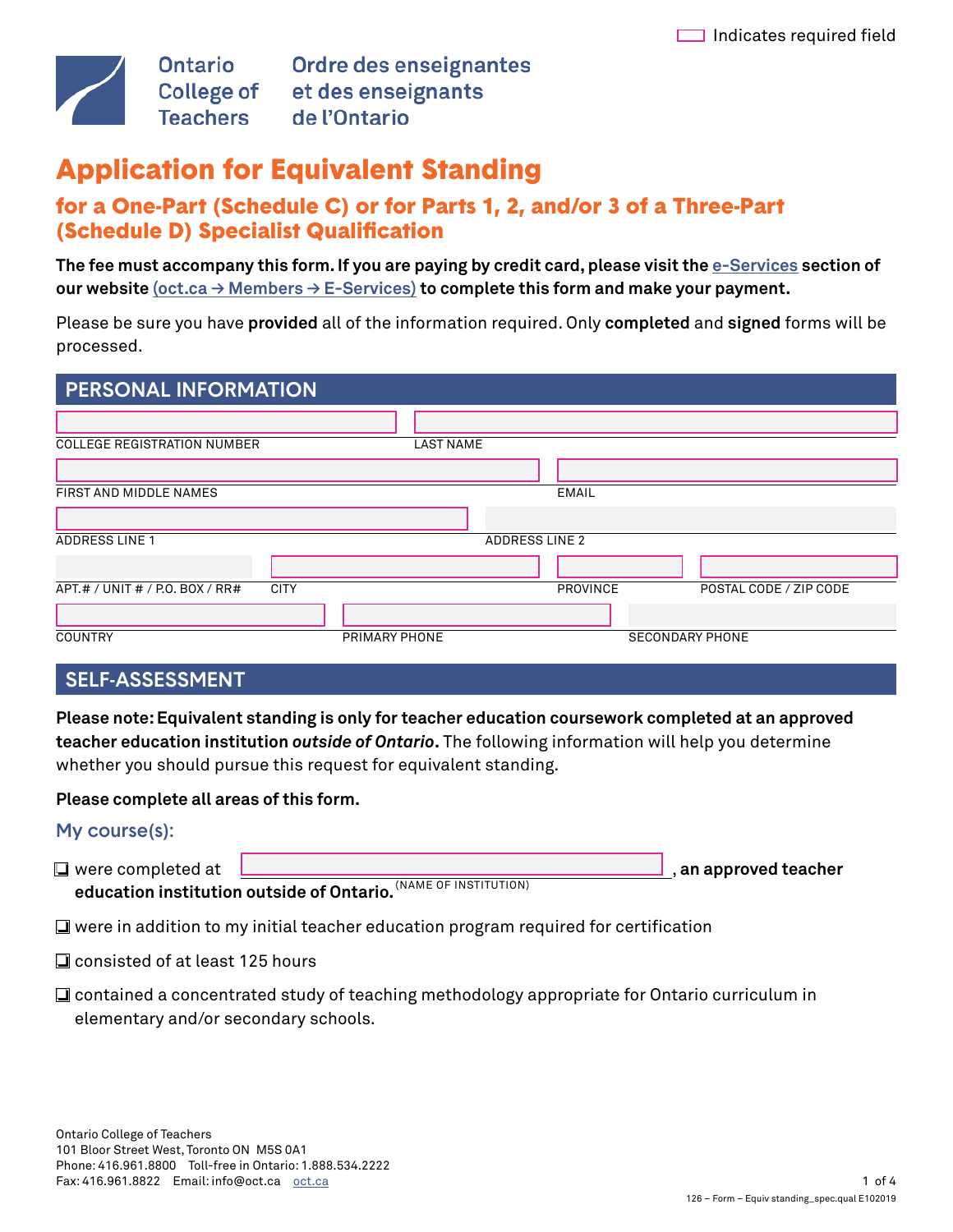I also confrm that:

❏ I am a member in good standing of the Ontario College of Teachers.

- l ❏ I have arranged/provided for an offcial transcript of the courses for which equivalent standing is being requested to be sent directly from , (NAME OF INSTITUTION) to the Ontario College of Teachers.
- ❏ I have submitted a detailed syllabus for each course to be considered for equivalent standing.
- ❏ I have enclosed a fee of \$49 for each equivalency assessment requested. I understand that this fee is non-refundable.
- ❏ . I have reviewed the Additional Qualifcation (AQ) guideline for

(NAME OF AQ)

at oct.ca  $\rightarrow$  Members  $\rightarrow$  Additional Qualifications  $\rightarrow$  Schedules and Guidelines and my course(s) matches this guideline.

l

### **If you did not check (√) all of the previous boxes, your courses may not meet the equivalent standing criteria and it is unlikely that your request will be granted.**

## Teaching experience:

#### If applying for a Part 2 equivalency:

❏ I have completed at least one year of successful teaching experience that occurred in the jurisdiction where I was authorized to teach. I have also provided proof verifed by the appropriate supervisory officer, if in Ontario, or the appropriate supervisory official if outside Ontario.

#### If applying for a Part 3 equivalency:

❏ I have completed at least two years of successful teaching experience that occurred in the jurisdiction where I was authorized to teach (at least one year in this subject area). I have also provided proof verifed by the appropriate supervisory officer, if in Ontario, or the appropriate supervisory official if outside Ontario.

**Please submit proof of successful teaching experience by completing the <b>Statement of Successful [Teaching Experience](https://www.oct.ca/-/media/Forms/Statement%20of%20Successful%20Teaching%20Experience/sste_e.pdf) form found at, [oct.ca → Members → Forms](http://www.oct.ca/members/forms?sc_lang=en&), and have it signed by an appropriate**  supervisory officer in Ontario or supervisory official, if outside Ontario.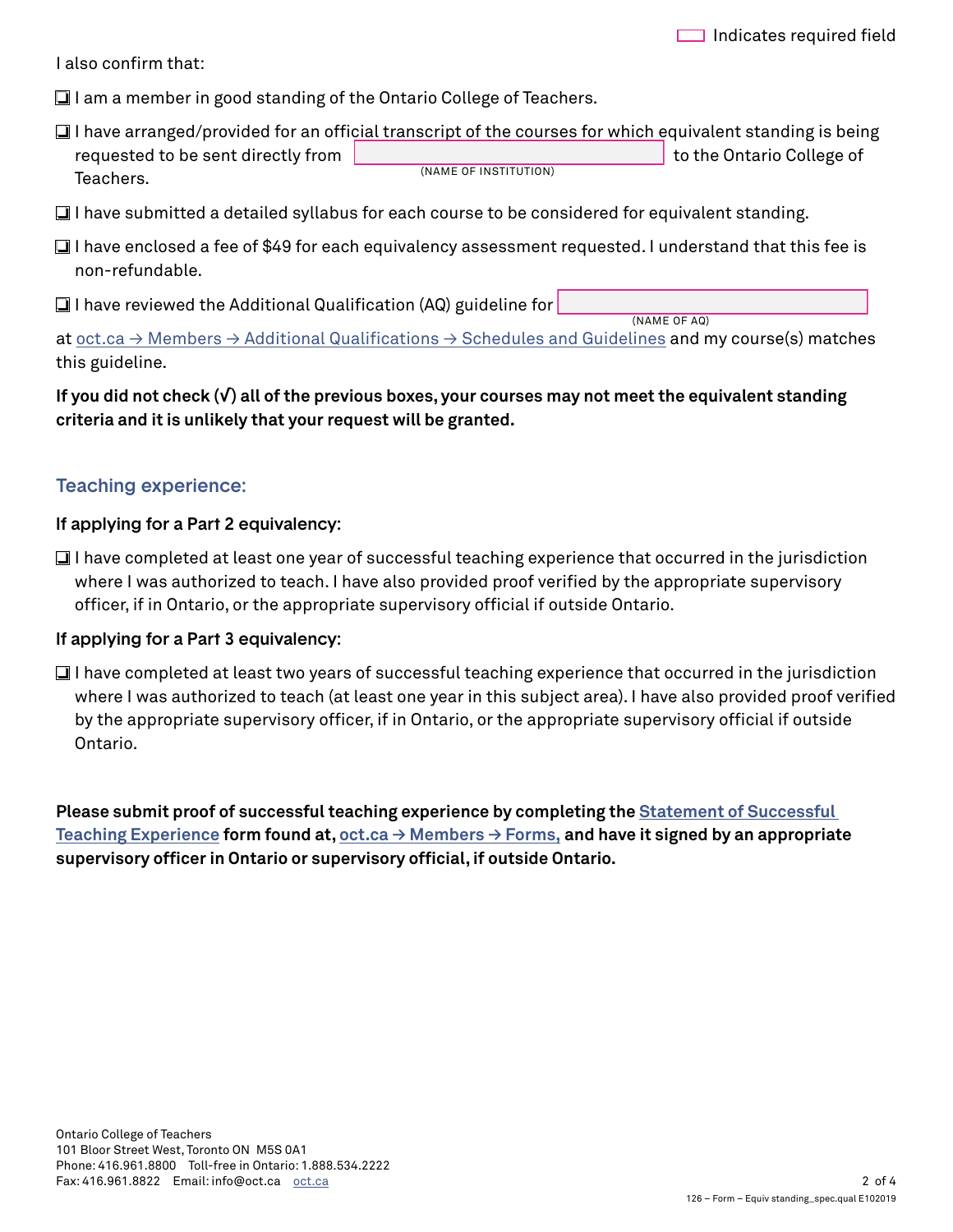# COURSE(S) TO BE CONSIDERED FOR EQUIVALENT STANDING

#### COURSE #1

| ADDITIONAL QUALIFICATION (AQ) TITLE | FEE (NON-REFUNDABLE)          |  |
|-------------------------------------|-------------------------------|--|
|                                     |                               |  |
| <b>NAME OF COURSE(S) TAKEN</b>      | <b>COURSE CODE(S)</b>         |  |
|                                     |                               |  |
| DEGREE / PROGRAM                    | DATE OF COMPLETION (DD/MM/YY) |  |
|                                     |                               |  |
| <b>NAME OF INSTITUTION</b>          |                               |  |
|                                     |                               |  |
| <b>INSTITUTION ADDRESS</b>          |                               |  |
| <b>COURSE #2</b>                    |                               |  |
|                                     |                               |  |
| ADDITIONAL QUALIFICATION (AQ) TITLE | FEE (NON-REFUNDABLE)          |  |
|                                     |                               |  |
| <b>NAME OF COURSE(S) TAKEN</b>      | <b>COURSE CODE(S)</b>         |  |
|                                     |                               |  |
| DEGREE / PROGRAM                    | DATE OF COMPLETION (DD/MM/YY) |  |
|                                     |                               |  |
| <b>NAME OF INSTITUTION</b>          |                               |  |
|                                     |                               |  |
| <b>INSTITUTION ADDRESS</b>          |                               |  |
|                                     |                               |  |
| <b>COURSE #3</b>                    |                               |  |
|                                     |                               |  |
| ADDITIONAL QUALIFICATION (AQ) TITLE | FEE (NON-REFUNDABLE)          |  |
|                                     |                               |  |
| <b>NAME OF COURSE(S) TAKEN</b>      | <b>COURSE CODE(S)</b>         |  |
|                                     |                               |  |
| <b>DEGREE / PROGRAM</b>             | DATE OF COMPLETION (DD/MM/YY) |  |
|                                     |                               |  |
| NAME OF INSTITUTION                 |                               |  |
|                                     |                               |  |

#### INSTITUTION ADDRESS